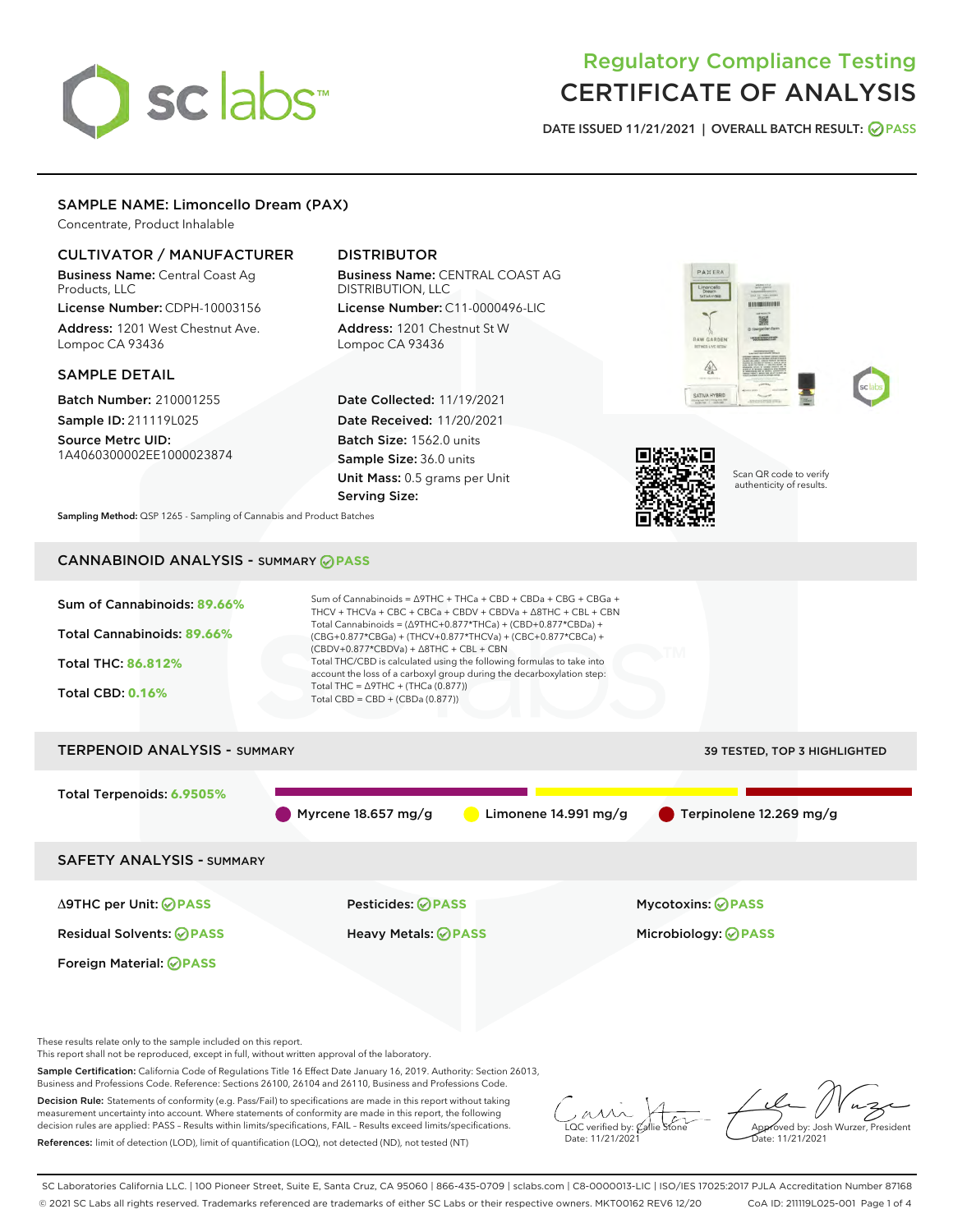



LIMONCELLO DREAM (PAX) | DATE ISSUED 11/21/2021 | OVERALL BATCH RESULT: ■ PASS

# CANNABINOID TEST RESULTS - 11/20/2021 @ PASS

Tested by high-performance liquid chromatography with diode-array detection (HPLC-DAD). **Method:** QSP 1157 - Analysis of Cannabinoids by HPLC-DAD

#### TOTAL CANNABINOIDS: **89.66%**

Total Cannabinoids (Total THC) + (Total CBD) + (Total CBG) + (Total THCV) + (Total CBC) + (Total CBDV) + ∆8THC + CBL + CBN

TOTAL THC: **86.812%** Total THC (∆9THC+0.877\*THCa)

TOTAL CBD: **0.16%**

Total CBD (CBD+0.877\*CBDa)

TOTAL CBG: 2.08% Total CBG (CBG+0.877\*CBGa)

TOTAL THCV: 0.43% Total THCV (THCV+0.877\*THCVa)

TOTAL CBC: ND Total CBC (CBC+0.877\*CBCa)

TOTAL CBDV: ND Total CBDV (CBDV+0.877\*CBDVa)

| <b>COMPOUND</b>  | LOD/LOQ<br>(mg/g)          | <b>MEASUREMENT</b><br><b>UNCERTAINTY</b><br>(mg/g) | <b>RESULT</b><br>(mg/g) | <b>RESULT</b><br>(%) |
|------------------|----------------------------|----------------------------------------------------|-------------------------|----------------------|
| <b>A9THC</b>     | 0.06 / 0.26                | ±29.863                                            | 868.12                  | 86.812               |
| <b>CBG</b>       | 0.06 / 0.19                | ±0.820                                             | 20.80                   | 2.080                |
| <b>THCV</b>      | 0.1 / 0.2                  | ±0.21                                              | 4.3                     | 0.43                 |
| <b>CBN</b>       | 0.1/0.3                    | ±0.12                                              | 1.8                     | 0.18                 |
| <b>CBD</b>       | 0.07/0.29                  | ±0.074                                             | 1.60                    | 0.160                |
| $\triangle$ 8THC | 0.1 / 0.4                  | N/A                                                | <b>ND</b>               | <b>ND</b>            |
| THCa             | 0.05/0.14                  | N/A                                                | <b>ND</b>               | <b>ND</b>            |
| <b>THCVa</b>     | 0.07/0.20                  | N/A                                                | <b>ND</b>               | <b>ND</b>            |
| <b>CBDa</b>      | 0.02/0.19                  | N/A                                                | <b>ND</b>               | <b>ND</b>            |
| <b>CBDV</b>      | 0.04 / 0.15                | N/A                                                | <b>ND</b>               | <b>ND</b>            |
| <b>CBDVa</b>     | 0.03/0.53                  | N/A                                                | <b>ND</b>               | <b>ND</b>            |
| <b>CBGa</b>      | 0.1 / 0.2                  | N/A                                                | <b>ND</b>               | <b>ND</b>            |
| <b>CBL</b>       | 0.06 / 0.24                | N/A                                                | <b>ND</b>               | <b>ND</b>            |
| <b>CBC</b>       | 0.2 / 0.5                  | N/A                                                | <b>ND</b>               | <b>ND</b>            |
| <b>CBCa</b>      | 0.07/0.28                  | N/A                                                | <b>ND</b>               | <b>ND</b>            |
|                  | <b>SUM OF CANNABINOIDS</b> |                                                    | 896.6 mg/g              | 89.66%               |

#### **UNIT MASS: 0.5 grams per Unit**

| ∆9THC per Unit                        | 1120 per-package limit | 434.06 mg/unit | <b>PASS</b> |
|---------------------------------------|------------------------|----------------|-------------|
| <b>Total THC per Unit</b>             |                        | 434.06 mg/unit |             |
| <b>CBD</b> per Unit                   |                        | $0.80$ mg/unit |             |
| <b>Total CBD per Unit</b>             |                        | $0.80$ mg/unit |             |
| Sum of Cannabinoids<br>per Unit       |                        | 448.3 mg/unit  |             |
| <b>Total Cannabinoids</b><br>per Unit |                        | 448.4 mg/unit  |             |

#### TERPENOID TEST RESULTS - 11/21/2021

Terpene analysis utilizing gas chromatography-flame ionization detection (GC-FID). **Method:** QSP 1192 - Analysis of Terpenoids by GC-FID

| <b>COMPOUND</b>         | LOD/LOQ<br>(mg/g) | <b>MEASUREMENT</b><br><b>UNCERTAINTY</b><br>(mg/g) | <b>RESULT</b><br>(mg/g)                         | <b>RESULT</b><br>(%) |
|-------------------------|-------------------|----------------------------------------------------|-------------------------------------------------|----------------------|
| <b>Myrcene</b>          | 0.008 / 0.025     | ±0.2407                                            | 18.657                                          | 1.8657               |
| Limonene                | 0.005 / 0.016     | ±0.2144                                            | 14.991                                          | 1.4991               |
| Terpinolene             | 0.008 / 0.026     | ±0.2515                                            | 12.269                                          | 1.2269               |
| $\beta$ Caryophyllene   | 0.004 / 0.012     | ±0.2861                                            | 8.037                                           | 0.8037               |
| $\alpha$ Pinene         | 0.005 / 0.017     | ±0.0287                                            | 3.342                                           | 0.3342               |
| $\beta$ Pinene          | 0.004 / 0.014     | ±0.0368                                            | 3.197                                           | 0.3197               |
| $\alpha$ Humulene       | 0.009 / 0.029     | ±0.0661                                            | 2.059                                           | 0.2059               |
| Ocimene                 | 0.011 / 0.038     | ±0.0652                                            | 2.030                                           | 0.2030               |
| Linalool                | 0.009 / 0.032     | ±0.0467                                            | 1.230                                           | 0.1230               |
| Fenchol                 | 0.010 / 0.034     | ±0.0238                                            | 0.616                                           | 0.0616               |
| Terpineol               | 0.016 / 0.055     | ±0.0356                                            | 0.580                                           | 0.0580               |
| $\alpha$ Phellandrene   | 0.006 / 0.020     | ±0.0061                                            | 0.446                                           | 0.0446               |
| 3 Carene                | 0.005 / 0.018     | ±0.0053                                            | 0.376                                           | 0.0376               |
| $\alpha$ Terpinene      | 0.005 / 0.017     | ±0.0046                                            | 0.307                                           | 0.0307               |
| Camphene                | 0.005 / 0.015     | ±0.0034                                            | 0.298                                           | 0.0298               |
| trans-ß-Farnesene       | 0.008 / 0.025     | ±0.0073                                            | 0.205                                           | 0.0205               |
| $\gamma$ Terpinene      | 0.006 / 0.018     | ±0.0028                                            | 0.160                                           | 0.0160               |
| $\alpha$ Bisabolol      | 0.008 / 0.026     | ±0.0065                                            | 0.122                                           | 0.0122               |
| <b>Borneol</b>          | 0.005 / 0.016     | ±0.0043                                            | 0.102                                           | 0.0102               |
| Nerolidol               | 0.009 / 0.028     | ±0.0062                                            | 0.099                                           | 0.0099               |
| Caryophyllene<br>Oxide  | 0.010 / 0.033     | ±0.0044                                            | 0.096                                           | 0.0096               |
| p-Cymene                | 0.005 / 0.016     | ±0.0024                                            | 0.091                                           | 0.0091               |
| Fenchone                | 0.009 / 0.028     | ±0.0017                                            | 0.059                                           | 0.0059               |
| Valencene               | 0.009 / 0.030     | ±0.0034                                            | 0.050                                           | 0.0050               |
| Eucalyptol              | 0.006 / 0.018     | ±0.0008                                            | 0.031                                           | 0.0031               |
| Sabinene                | 0.004 / 0.014     | ±0.0003                                            | 0.028                                           | 0.0028               |
| Sabinene Hydrate        | 0.006 / 0.022     | ±0.0010                                            | 0.027                                           | 0.0027               |
| Guaiol                  | 0.009 / 0.030     | N/A                                                | <loq< th=""><th><loq< th=""></loq<></th></loq<> | <loq< th=""></loq<>  |
| (-)-Isopulegol          | 0.005 / 0.016     | N/A                                                | ND                                              | ND                   |
| Camphor                 | 0.006 / 0.019     | N/A                                                | <b>ND</b>                                       | <b>ND</b>            |
| Isoborneol              | 0.004 / 0.012     | N/A                                                | ND                                              | ND                   |
| Menthol                 | 0.008 / 0.025     | N/A                                                | ND                                              | ND                   |
| Nerol                   | 0.003 / 0.011     | N/A                                                | <b>ND</b>                                       | ND                   |
| Citronellol             | 0.003 / 0.010     | N/A                                                | <b>ND</b>                                       | ND                   |
| R-(+)-Pulegone          | 0.003 / 0.011     | N/A                                                | ND                                              | ND                   |
| Geraniol                | 0.002 / 0.007     | N/A                                                | ND                                              | ND                   |
| <b>Geranyl Acetate</b>  | 0.004 / 0.014     | N/A                                                | <b>ND</b>                                       | ND                   |
| $\alpha$ Cedrene        | 0.005 / 0.016     | N/A                                                | ND                                              | ND                   |
| Cedrol                  | 0.008 / 0.027     | N/A                                                | <b>ND</b>                                       | ND                   |
| <b>TOTAL TERPENOIDS</b> |                   |                                                    | 69.505 mg/g                                     | 6.9505%              |

SC Laboratories California LLC. | 100 Pioneer Street, Suite E, Santa Cruz, CA 95060 | 866-435-0709 | sclabs.com | C8-0000013-LIC | ISO/IES 17025:2017 PJLA Accreditation Number 87168 © 2021 SC Labs all rights reserved. Trademarks referenced are trademarks of either SC Labs or their respective owners. MKT00162 REV6 12/20 CoA ID: 211119L025-001 Page 2 of 4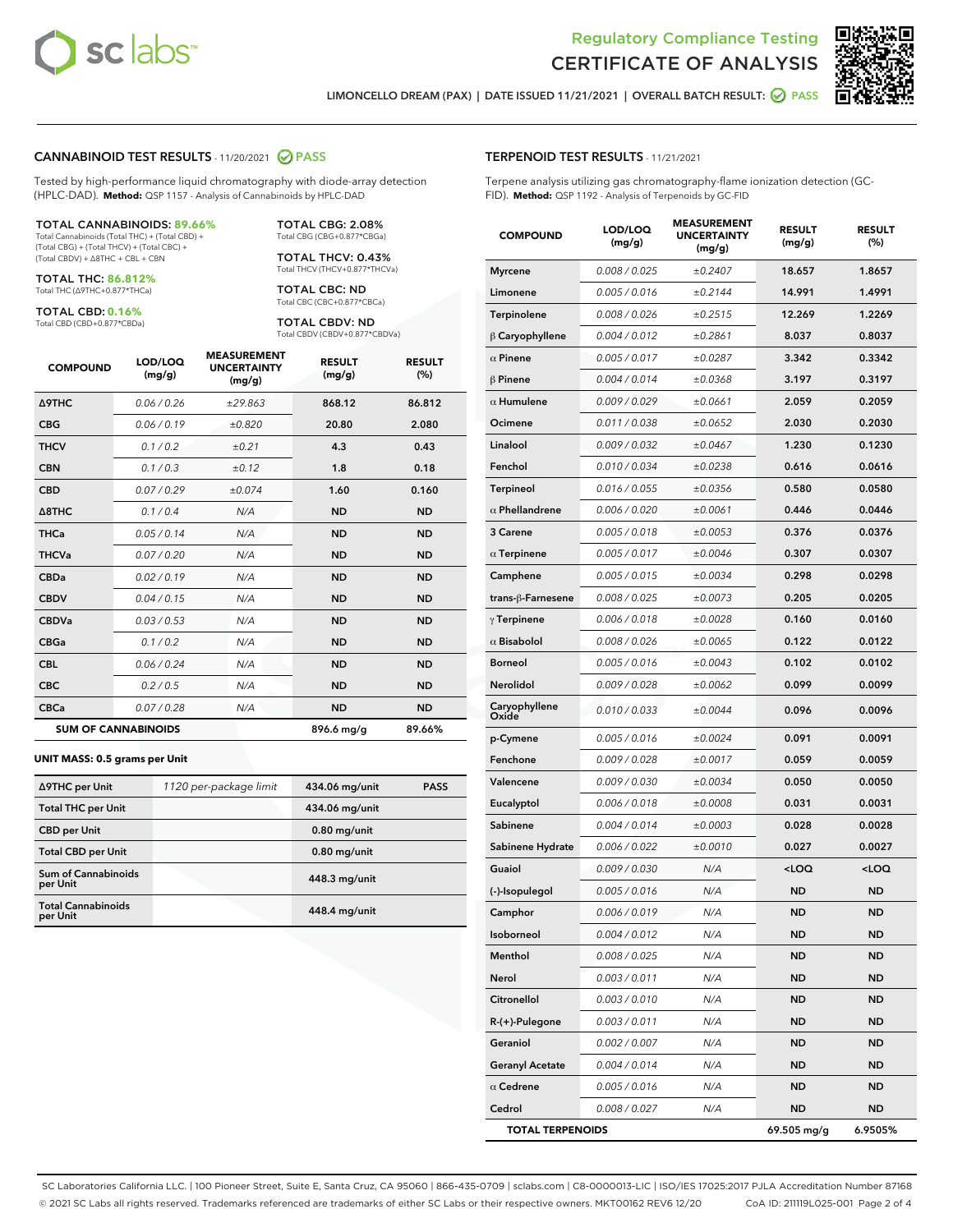



LIMONCELLO DREAM (PAX) | DATE ISSUED 11/21/2021 | OVERALL BATCH RESULT: @ PASS

# CATEGORY 1 PESTICIDE TEST RESULTS - 11/21/2021 2 PASS

Pesticide and plant growth regulator analysis utilizing high-performance liquid chromatography-mass spectrometry (HPLC-MS) or gas chromatography-mass spectrometry (GC-MS). \*GC-MS utilized where indicated. **Method:** QSP 1212 - Analysis of Pesticides and Mycotoxins by LC-MS or QSP 1213 - Analysis of Pesticides by GC-MS

| <b>COMPOUND</b>             | LOD/LOQ<br>$(\mu g/g)$ | <b>ACTION</b><br><b>LIMIT</b><br>$(\mu g/g)$ | <b>MEASUREMENT</b><br><b>UNCERTAINTY</b><br>$(\mu g/g)$ | <b>RESULT</b><br>$(\mu g/g)$ | <b>RESULT</b> |
|-----------------------------|------------------------|----------------------------------------------|---------------------------------------------------------|------------------------------|---------------|
| Aldicarb                    | 0.03 / 0.08            | $\ge$ LOD                                    | N/A                                                     | <b>ND</b>                    | <b>PASS</b>   |
| Carbofuran                  | 0.02/0.05              | $\ge$ LOD                                    | N/A                                                     | <b>ND</b>                    | <b>PASS</b>   |
| Chlordane*                  | 0.03 / 0.08            | $\ge$ LOD                                    | N/A                                                     | <b>ND</b>                    | <b>PASS</b>   |
| Chlorfenapyr*               | 0.03/0.10              | $\ge$ LOD                                    | N/A                                                     | <b>ND</b>                    | <b>PASS</b>   |
| Chlorpyrifos                | 0.02 / 0.06            | $\ge$ LOD                                    | N/A                                                     | <b>ND</b>                    | <b>PASS</b>   |
| Coumaphos                   | 0.02 / 0.07            | $>$ LOD                                      | N/A                                                     | <b>ND</b>                    | <b>PASS</b>   |
| <b>Daminozide</b>           | 0.02 / 0.07            | $\ge$ LOD                                    | N/A                                                     | <b>ND</b>                    | <b>PASS</b>   |
| <b>DDVP</b><br>(Dichlorvos) | 0.03/0.09              | $\ge$ LOD                                    | N/A                                                     | <b>ND</b>                    | <b>PASS</b>   |
| Dimethoate                  | 0.03 / 0.08            | $>$ LOD                                      | N/A                                                     | <b>ND</b>                    | <b>PASS</b>   |
| Ethoprop(hos)               | 0.03/0.10              | $\ge$ LOD                                    | N/A                                                     | <b>ND</b>                    | <b>PASS</b>   |
| Etofenprox                  | 0.02 / 0.06            | $\ge$ LOD                                    | N/A                                                     | <b>ND</b>                    | <b>PASS</b>   |
| Fenoxycarb                  | 0.03 / 0.08            | $>$ LOD                                      | N/A                                                     | <b>ND</b>                    | <b>PASS</b>   |
| Fipronil                    | 0.03/0.08              | $\ge$ LOD                                    | N/A                                                     | <b>ND</b>                    | <b>PASS</b>   |
| Imazalil                    | 0.02 / 0.06            | $>$ LOD                                      | N/A                                                     | <b>ND</b>                    | <b>PASS</b>   |
| Methiocarb                  | 0.02 / 0.07            | $\ge$ LOD                                    | N/A                                                     | <b>ND</b>                    | <b>PASS</b>   |
| Methyl<br>parathion         | 0.03/0.10              | $\ge$ LOD                                    | N/A                                                     | <b>ND</b>                    | <b>PASS</b>   |
| <b>Mevinphos</b>            | 0.03/0.09              | $\ge$ LOD                                    | N/A                                                     | <b>ND</b>                    | <b>PASS</b>   |
| Paclobutrazol               | 0.02 / 0.05            | $\ge$ LOD                                    | N/A                                                     | <b>ND</b>                    | <b>PASS</b>   |
| Propoxur                    | 0.03/0.09              | $\ge$ LOD                                    | N/A                                                     | <b>ND</b>                    | <b>PASS</b>   |
| Spiroxamine                 | 0.03 / 0.08            | $\ge$ LOD                                    | N/A                                                     | <b>ND</b>                    | <b>PASS</b>   |
| Thiacloprid                 | 0.03/0.10              | $\ge$ LOD                                    | N/A                                                     | <b>ND</b>                    | <b>PASS</b>   |

# CATEGORY 2 PESTICIDE TEST RESULTS - 11/21/2021 @ PASS

| <b>COMPOUND</b>          | LOD/LOO<br>$(\mu g/g)$ | <b>ACTION</b><br>LIMIT<br>$(\mu g/g)$ | <b>MEASUREMENT</b><br><b>UNCERTAINTY</b><br>$(\mu g/g)$ | <b>RESULT</b><br>$(\mu g/g)$ | <b>RESULT</b> |  |
|--------------------------|------------------------|---------------------------------------|---------------------------------------------------------|------------------------------|---------------|--|
| Abamectin                | 0.03/0.10              | 0.1                                   | N/A                                                     | <b>ND</b>                    | <b>PASS</b>   |  |
| Acephate                 | 0.02/0.07              | 0.1                                   | N/A                                                     | <b>ND</b>                    | <b>PASS</b>   |  |
| Acequinocyl              | 0.02/0.07              | 0.1                                   | N/A                                                     | <b>ND</b>                    | <b>PASS</b>   |  |
| Acetamiprid              | 0.02/0.05              | 0.1                                   | N/A                                                     | <b>ND</b>                    | <b>PASS</b>   |  |
| Azoxystrobin             | 0.02/0.07              | 0.1                                   | N/A                                                     | <b>ND</b>                    | <b>PASS</b>   |  |
| <b>Bifenazate</b>        | 0.01 / 0.04            | 0.1                                   | N/A                                                     | <b>ND</b>                    | <b>PASS</b>   |  |
| <b>Bifenthrin</b>        | 0.02/0.05              | 3                                     | N/A                                                     | <b>ND</b>                    | <b>PASS</b>   |  |
| <b>Boscalid</b>          | 0.03/0.09              | 0.1                                   | N/A                                                     | <b>ND</b>                    | <b>PASS</b>   |  |
| Captan                   | 0.19/0.57              | 0.7                                   | N/A                                                     | <b>ND</b>                    | <b>PASS</b>   |  |
| Carbaryl                 | 0.02/0.06              | 0.5                                   | N/A                                                     | <b>ND</b>                    | <b>PASS</b>   |  |
| Chlorantranilip-<br>role | 0.04/0.12              | 10                                    | N/A                                                     | <b>ND</b>                    | <b>PASS</b>   |  |
| Clofentezine             | 0.03/0.09              | 0.1                                   | N/A                                                     | <b>ND</b>                    | <b>PASS</b>   |  |

# CATEGORY 2 PESTICIDE TEST RESULTS - 11/21/2021 continued

| <b>COMPOUND</b>               | LOD/LOQ<br>(µg/g) | <b>ACTION</b><br><b>LIMIT</b><br>$(\mu g/g)$ | <b>MEASUREMENT</b><br><b>UNCERTAINTY</b><br>$(\mu g/g)$ | <b>RESULT</b><br>(µg/g) | <b>RESULT</b> |
|-------------------------------|-------------------|----------------------------------------------|---------------------------------------------------------|-------------------------|---------------|
| Cyfluthrin                    | 0.12 / 0.38       | $\overline{c}$                               | N/A                                                     | <b>ND</b>               | <b>PASS</b>   |
| Cypermethrin                  | 0.11 / 0.32       | 1                                            | N/A                                                     | ND                      | <b>PASS</b>   |
| <b>Diazinon</b>               | 0.02 / 0.05       | 0.1                                          | N/A                                                     | ND                      | <b>PASS</b>   |
| Dimethomorph                  | 0.03 / 0.09       | 2                                            | N/A                                                     | ND                      | PASS          |
| Etoxazole                     | 0.02 / 0.06       | 0.1                                          | N/A                                                     | ND                      | <b>PASS</b>   |
| Fenhexamid                    | 0.03 / 0.09       | 0.1                                          | N/A                                                     | <b>ND</b>               | <b>PASS</b>   |
| Fenpyroximate                 | 0.02 / 0.06       | 0.1                                          | N/A                                                     | ND                      | <b>PASS</b>   |
| Flonicamid                    | 0.03 / 0.10       | 0.1                                          | N/A                                                     | ND                      | <b>PASS</b>   |
| Fludioxonil                   | 0.03 / 0.10       | 0.1                                          | N/A                                                     | <b>ND</b>               | <b>PASS</b>   |
| Hexythiazox                   | 0.02 / 0.07       | 0.1                                          | N/A                                                     | <b>ND</b>               | <b>PASS</b>   |
| Imidacloprid                  | 0.04 / 0.11       | 5                                            | N/A                                                     | ND                      | <b>PASS</b>   |
| Kresoxim-methyl               | 0.02 / 0.07       | 0.1                                          | N/A                                                     | <b>ND</b>               | <b>PASS</b>   |
| <b>Malathion</b>              | 0.03 / 0.09       | 0.5                                          | N/A                                                     | <b>ND</b>               | <b>PASS</b>   |
| Metalaxyl                     | 0.02 / 0.07       | $\overline{c}$                               | N/A                                                     | ND                      | <b>PASS</b>   |
| Methomyl                      | 0.03 / 0.10       | 1                                            | N/A                                                     | <b>ND</b>               | <b>PASS</b>   |
| Myclobutanil                  | 0.03 / 0.09       | 0.1                                          | N/A                                                     | ND                      | <b>PASS</b>   |
| Naled                         | 0.02 / 0.07       | 0.1                                          | N/A                                                     | ND                      | <b>PASS</b>   |
| Oxamyl                        | 0.04 / 0.11       | 0.5                                          | N/A                                                     | ND                      | <b>PASS</b>   |
| Pentachloronitro-<br>benzene* | 0.03 / 0.09       | 0.1                                          | N/A                                                     | ND                      | <b>PASS</b>   |
| Permethrin                    | 0.04 / 0.12       | 0.5                                          | N/A                                                     | ND                      | <b>PASS</b>   |
| Phosmet                       | 0.03 / 0.10       | 0.1                                          | N/A                                                     | <b>ND</b>               | <b>PASS</b>   |
| Piperonylbu-<br>toxide        | 0.02 / 0.07       | 3                                            | N/A                                                     | ND                      | <b>PASS</b>   |
| Prallethrin                   | 0.03 / 0.08       | 0.1                                          | N/A                                                     | <b>ND</b>               | <b>PASS</b>   |
| Propiconazole                 | 0.02 / 0.07       | 0.1                                          | N/A                                                     | ND                      | <b>PASS</b>   |
| Pyrethrins                    | 0.04 / 0.12       | 0.5                                          | N/A                                                     | ND                      | <b>PASS</b>   |
| Pyridaben                     | 0.02 / 0.07       | 0.1                                          | N/A                                                     | ND                      | <b>PASS</b>   |
| Spinetoram                    | 0.02 / 0.07       | 0.1                                          | N/A                                                     | <b>ND</b>               | <b>PASS</b>   |
| Spinosad                      | 0.02 / 0.07       | 0.1                                          | N/A                                                     | ND                      | <b>PASS</b>   |
| Spiromesifen                  | 0.02 / 0.05       | 0.1                                          | N/A                                                     | <b>ND</b>               | <b>PASS</b>   |
| Spirotetramat                 | 0.02 / 0.06       | 0.1                                          | N/A                                                     | ND                      | <b>PASS</b>   |
| Tebuconazole                  | 0.02 / 0.07       | 0.1                                          | N/A                                                     | ND                      | <b>PASS</b>   |
| Thiamethoxam                  | 0.03 / 0.10       | 5                                            | N/A                                                     | <b>ND</b>               | <b>PASS</b>   |
| Trifloxystrobin               | 0.03 / 0.08       | 0.1                                          | N/A                                                     | <b>ND</b>               | <b>PASS</b>   |

SC Laboratories California LLC. | 100 Pioneer Street, Suite E, Santa Cruz, CA 95060 | 866-435-0709 | sclabs.com | C8-0000013-LIC | ISO/IES 17025:2017 PJLA Accreditation Number 87168 © 2021 SC Labs all rights reserved. Trademarks referenced are trademarks of either SC Labs or their respective owners. MKT00162 REV6 12/20 CoA ID: 211119L025-001 Page 3 of 4